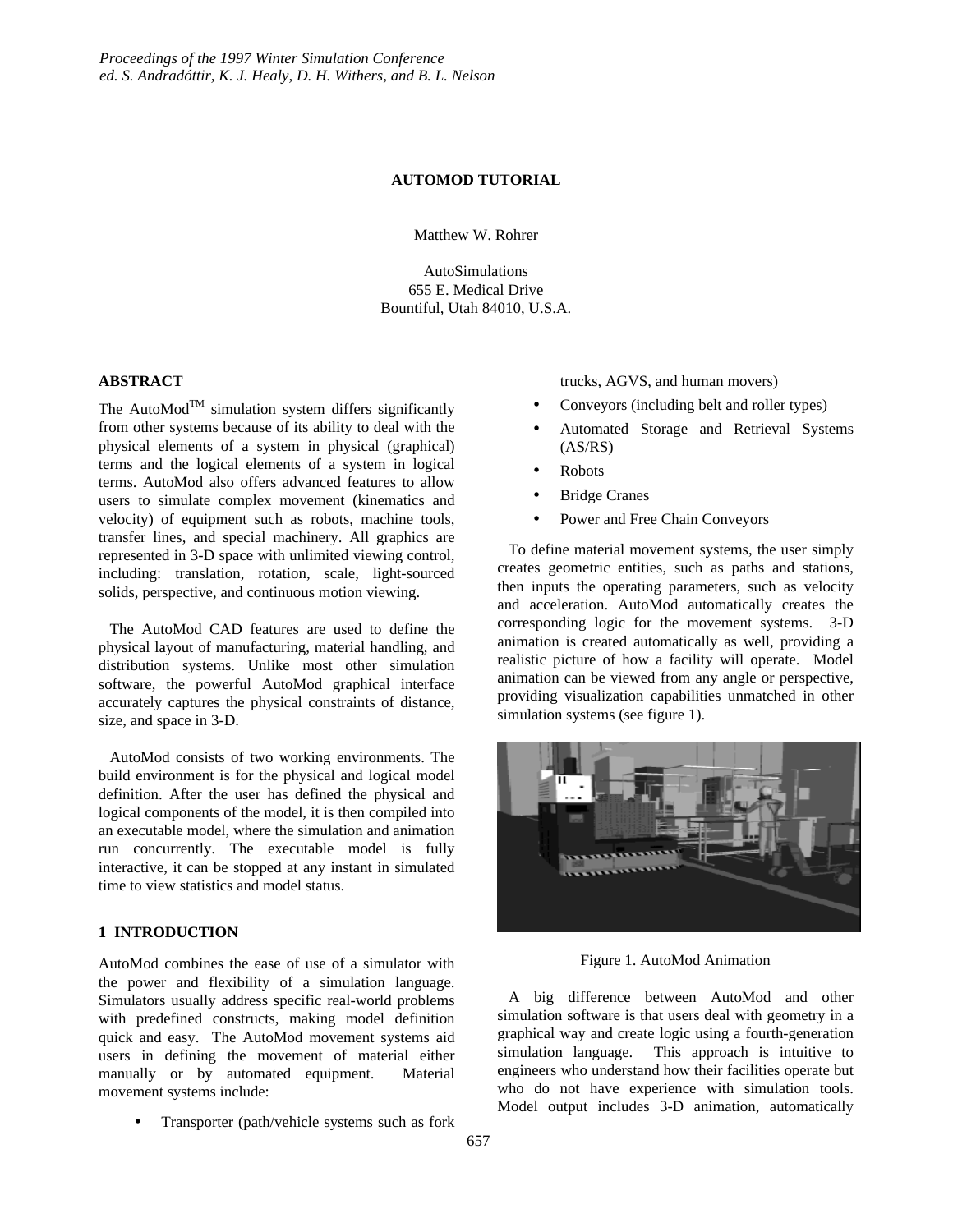collected statistics, and business graphs. AutoMod provides users with a rich environment that facilitates understanding and analysis of manufacturing systems.

The animation provided in AutoMod models is concurrent, meaning that the graphic pictures are running in real time with the simulation model. The model execution environment is interactive, allowing the user to stop and start the simulation, run without animation in an accelerated time scale, and select objects from the animation screen to gather more information. Statistics can be viewed at any time during a simulation run. These model execution features make it easier to verify and validate models of complex systems and provide a forum for communication about system performance among project team members.

# **2 AUTOMOD INTERFACE**

An AutoMod model consists of one or more systems. A system can either be a process system, in which control logic is defined, or a movement system. Each model must contain one process system and may contain any number of movement systems. Models can be created without any animation or material handling systems if necessary. Processes contain logic to:

- Control the flow of either manufacturing materials
- Contend for resources
- Wait for user-specified times.

Loads can move between processes with or without using movement systems.

Loads that flow through the process logic have the ability to claim and release resources, enter and leave queues, be added to and removed from order lists, change the value of variables, counters, and load attributes, create a new load or kill an existing load, read from and write to external files, and determine the next process. All interarrival and event times can be represented by deterministic values or be derived randomly from one of several statistical distributions. The AutoMod interface is window-oriented, utilizing menus, dialog boxes, selection lists, and a mouse-based editor for developing process logic.

## **3 AUTOMOD WORLD VIEW**

An AutoMod model is made up of a collection of systems. Any number of movement systems can be defined. A process system connects the movement systems to the logical flow of products. In the process system, loads move between processes (locations) and

compete for resources (equipment, operators, and queues). The load is the active entity, executing action statements that are connected to the processes. Typical action statements give users the ability to:

- Use machines/operators
- Move into queues
- Clone new loads
- Change load types
- Wait on user-defined delay lists (order lists)
- Increment/decrement counters
- Set variable values
- Read from data files
- Send to other processes
- Make conditional tests

The process system is the backbone of an AutoMod model, providing the general-purpose simulation features required to model real-world problems. While material movement is important, it is not critical in manufacturing. No value is added to a product while it is being moved around a manufacturing facility. Valueadded operations are performed by machines, processes, and workers in the facility. The AutoMod process system is where the value-added operations and control logic are defined.

The AutoMod process system includes a simulation language based on action statements. Action statements combine the power of a structured language with the ease of use of English-like, manufacturing-oriented syntax. AutoMod models are not limited in any way, so model logic can be of any size and complexity. The power and flexibility of the AutoMod language makes it easy to model any situation. Figure 2 is an example of a process procedure:

```
begin Pfixit arriving procedure
   move into FixQ
   if FixedYet = 1 then send to die
    else begin
    choose a resource from among 
      Picker(1), Picker(2)
    whose current loads is minimum
    save choice as RecIdle
    use RecIdle for uniform 10, 5 min
    set FixedYet to 1
    send to SizeWeigh
   end
end
```
Figure 2. Sample Procedure Logic

## **3.1 LOADS**

**Loads** are the active entities in AutoMod and can be created in many ways, including deterministic or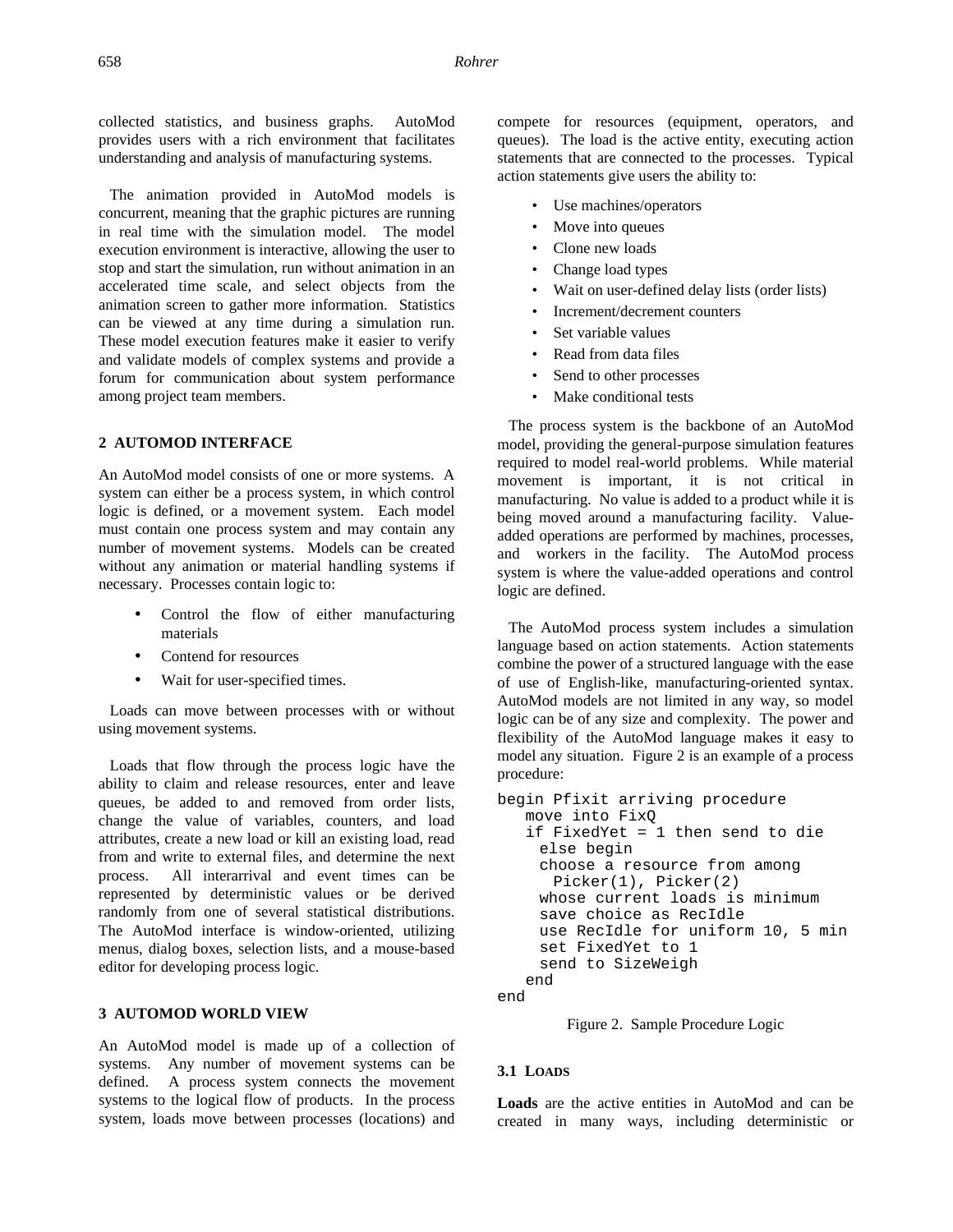probabilistic generation. Their interarrival rate can be read from an ASCII data file or attached to a statistical distribution. Predefined random distributions can be used to fit most real-world random events. Loads are given types, such as "RedCar" or "PartA," and they can have attributes such as color, stock keeping unit (SKU), priority, and cycle time. Attributes can be accessed and modified in AutoMod action statements. Loads have 3-D shapes and dimensions like other entities in AutoMod.

# **3.2 RESOURCES**

**Resources** in AutoMod are used to represent machines, operators, fixtures, containers, and any other finitecapacity objects. Users can define the states of a resource. Thus, a machine can be blocked or starved, or an operator can be offshift or in a meeting. AutoMod also provides a powerful interface for defining resource cycles. Resource cycles are the definitions for how and when a resource changes state. Cycles can be based on calendar or absolute time, or on the number of units processed by the resource. Default states can be attached to the user defined states, and are divided into two categories. The first is the working category (busy or idle), and the second is the availability category (up or down). During the animation, state colors indicate the status of each resource, and can be defined by the user. Statistics are automatically collected for every resource in a model. An example of an automatic resource statistic is the percent of time in the offshift state.

Resource states can also be defined by MTBF (mean time between failures) and MTTR (mean time to repair). These times can use statistical distributions to represent random failures. Though MTBF is calculated by modelsimulated time by default, it can be based on parts processed or machine running time.

Loads use resources for specified processing times. These times can be deterministic or probabilistic, using built-in statistical distributions to simulate randomness. Processing times are either part specific or are applied to all parts using a particular resource. Resources can also be preempted if a higher priority load needs immediate attention.

#### **3.3 QUEUES AND ORDER LISTS**

Because an AutoMod model is graphical as well as logical, loads must be located somewhere in the physical space of the model. AutoMod has two types of physical space: movement systems and queues. **Queues** in AutoMod are both physical and logical. They can have capacities ranging from one to infinity. When a queue

has reached its capacity, the next load trying to enter that queue must wait until there is space available. Queue contents can be shown dynamically in the animation, and loads can be "stacked" in any direction.

Loads at a queue or process may be sorted or delayed until they are explicitly ordered to leave. To determine which action should take place next, the loads place themselves on order lists. An **order list** is not a physical entity like a queue, but a logical element that provides a way to sort loads that have been delayed for any reason. When one load is on an order list, another load or vehicle must execute an order action to remove it. Loads can be ordered to move to another process or order list, or to simply continue where they left off in their process logic. Order lists can be sorted by load priority or other user defined load attributes, either in ascending or descending order.

#### **3.4 VARIABLES AND COUNTERS**

Data may be stored in an AutoMod model using **variables**. Variable values are changed using the "set" action as follows:

### set Vtime to 123.456

Variables can be used in calculations or can be logically compared to other variables. In addition to integer, real, and string types, variables can also be used to store pointers:

- processes
- queues
- resources
- order lists
- counters
- loads
- **locations**

By setting a variable to another AutoMod type, such as a process, elegant approaches can be used to construct flexible and concise models. AutoMod also supports the notion of arrayed entities, making it easier to model realworld systems that are often two- or three-dimensional in nature. An example is a sorting system with two levels, where there are 20 sort lanes per level. References to each level would be made in arrayed variables.

**Counters** are similar to variables, except that they can only be positive integer values. Counters have a maximum capacity, making them useful for global traffic control. When a load tries to increment a counter that is at its capacity, the load will be delayed until another load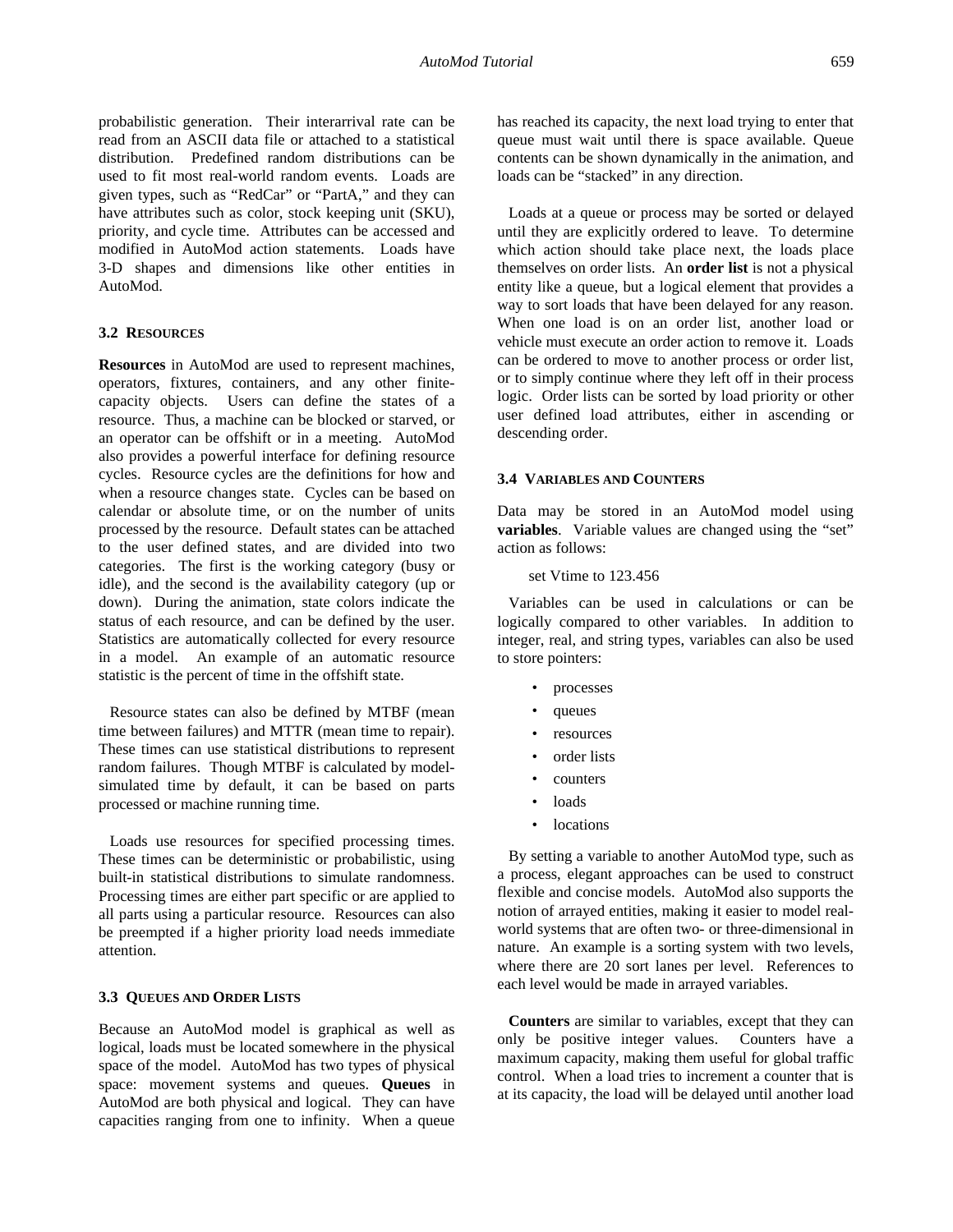decrements the counter. Statistics for counters are collected automatically.

#### **3.5 TRAFFIC LIMITS AND BLOCKS**

AutoMod has a powerful means of controlling the number of entities that can be either in processes or occupying physical space. Process **traffic limits** control the number of loads that are either on their way to or are in a process. **Blocks** control the number of entities occupying a physical space, which is very useful for preventing transporter vehicle collisions.

Blocks may have any capacity, but the capacity is generally set to one. Transporter vehicles (AGVs, fork trucks, etc.) and loads increment blocks automatically when moving through the physical space defined by the block. Loads can also claim blocks in process logic, as directed by the user. Blocks can have any 3-D shape, including combinations of cylinders, cubes, cones, or frustrums.

# **3.6 TEXT LABELS**

AutoMod provides the ability to use **text labels** to enhance model communication. Labels may be added to any location in the model's physical space, and they can either be static or dynamic during the simulation. Labels can rotate when the animation view changes or can be attached to a fixed position on the screen.

# **3.7 TABLES**

**Tables** in AutoMod supply the user with the means to collect statistics on any model entity and to classify those statistics for better understanding of their distribution. Tables automatically provide average, standard deviation, maximum, and minimum for all values entered in the table. Users can define the number of "bins" or categories, and AutoMod adds values to the appropriate bin when directed by the user with the tabulate action statement.

#### **3.8 GRAPHS**

**Graphs** in AutoMod are easy to define and update with the animation. Graph types include bar charts, pie charts, and timelines. Figure 3 shows a typical timeline business graph. Any model entity can be attached to a graph, including transporter vehicle velocity, number of loads on a conveyor section, or average utilization of a machine. Graphs can be printed or plotted to a variety of supported output devices, and graph displays can be controlled using the AutoMod language.



Figure 3. AutoMod Timeline Business Graph

## **3.9 RUN CONTROL**

The AutoMod **run control** allows users to define the warm-up and steady-state periods for the model by resetting time-persistent statistics. Reports can be printed for any run control period, or "snap." Business graph output can be automatically created, as well as post-processed animation records. These animation records can be played back after the simulation run with AutoView™.

Run control also provides an entity tracing capability that gives the model builder an event-by-event account of the model run. Trace information is useful in verifying and validating a model.

### **4 PICTURE CONSTRUCTION IN 3-D**

Both dynamic and static objects can be displayed during a model run. Dynamic objects represent loads, resources, queues, and statistics.

The static layout is the background graphics of the plant. It may contain column lines, aisle markings, and walls. Labels can identify specific areas in the facility.

There are several ways to create a layout of the system to be modeled. AutoMod comes with a threedimensional graphics editor that allows the user to construct objects from standard graphic primitives. Cone, box, hemisphere, trapezoid, frustrum, cylinder, arc, vector (list), set, text, and triad are primitives that can be selected, placed, and scaled to create any static entity in the facility.

AutoMod also has the ability to import CAD information through the IGES standard. The acronym "IGES" stands for the Initial Graphics Exchange Standard. IGES is an industry standard exchange format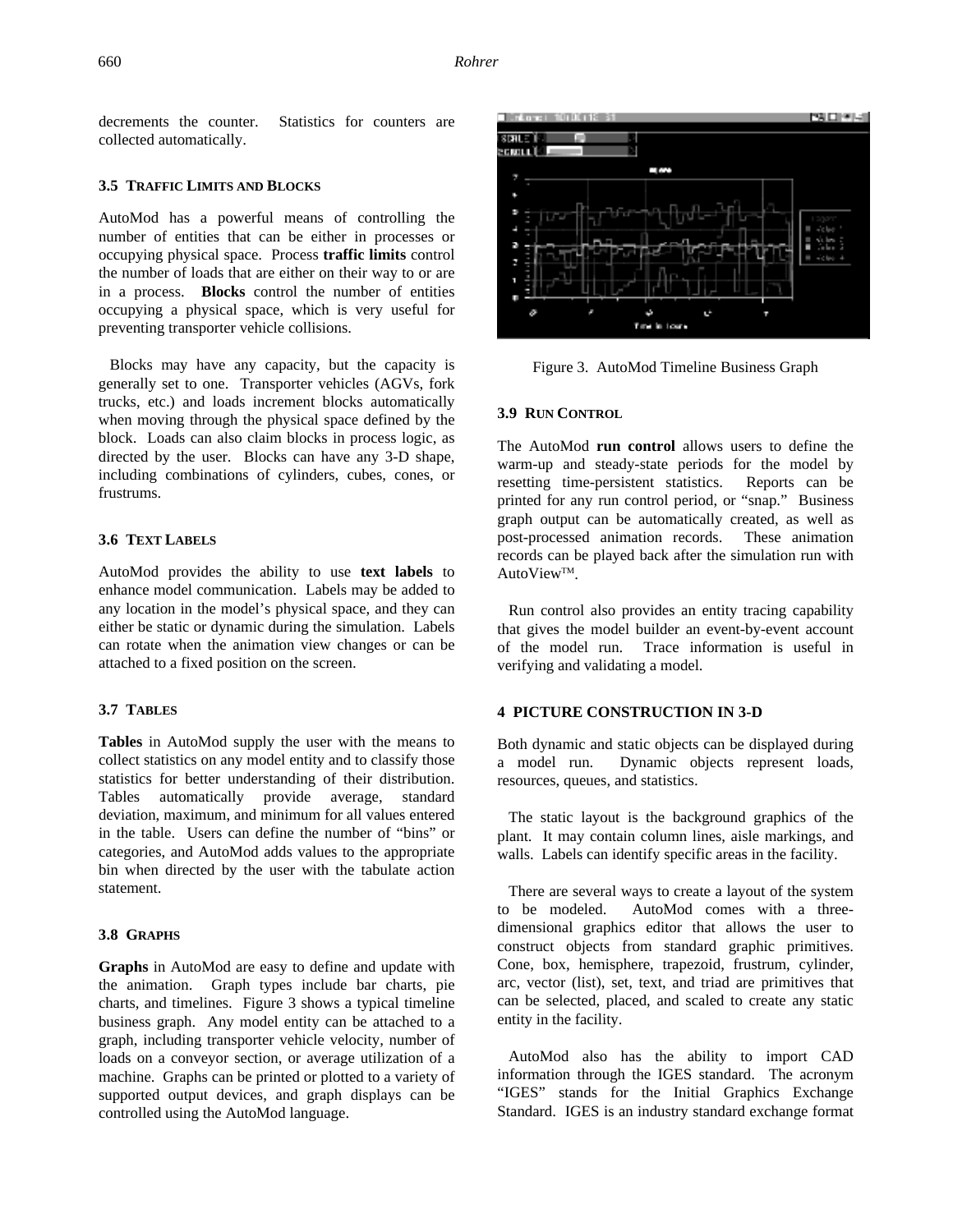for translating graphic data from one CAD system to another. Any IGES file of a plant layout that was created in a CAD system can be easily imported into AutoMod.

# **5 RUN-TIME ENVIRONMENT**

In keeping with the AutoMod interactive features, the run-time environment provides the user with complete control of the model. The model can be viewed with the animation on, or run with the animation off. AutoMod uses concurrent animation; the simulation progresses as the animation picture is being updated. With animation off, the simulation doesn't update graphics, but still performs all statistical calculations while the simulation clock proceeds rapidly. The user can suspend the simulation at any instant to review statistics, take resources down, set break points or alarms, or control the view of the animation.

# **5.1 VIEW CONTROL**

AutoMod provides a comprehensive, flexible, and easyto-use method of interacting with a model during model execution. If the simulation project is in the experimentation phase where only parameter changes are made and the model needs to be re-run several times, AutoMod provides the ability to batch mode runs without animation. Whether the need is for a highly interactive mode or a batch mode, AutoMod lets you do it.

# **5.2 USER INTERACTION**

AutoMod provides advanced debugging and trace facilities. A model can be single-stepped at any time during the simulation run. Also, the ability to set breakpoints and alarms allows the user to suspend the simulation when a certain event occurs or when a specific clock time is reached.

AutoMod also provides comprehensive reports. The reports can be displayed on request at any time during the animation. Printed versions of the reports can also be specified during model development.

AutoMod automatically keeps track of many statistics. These automatic reports are linked to specific entity types, such as

- Movement systems
- Processes
- Queues
- Resources
- Order lists

Figure 4 is an example of a transporter vehicle report. Vehicle states are tracked during the entire model run and reports are generated automatically.

Reports can be sorted alphabetically or numerically for easier analysis. The user can also develop and generate custom reports from within process procedures.

| ■ Amus Statistics |    |           |                                                                |            |                                                        |               |           |       |         | œ |
|-------------------|----|-----------|----------------------------------------------------------------|------------|--------------------------------------------------------|---------------|-----------|-------|---------|---|
| Update            |    |           |                                                                |            |                                                        |               |           |       |         |   |
| Delivering        |    |           |                                                                | Retrieving |                                                        | Going To Park |           |       | Parking |   |
| Percent           |    |           |                                                                |            | Riverage Percent . Riverage Percent . Riverage Percent |               |           |       |         |   |
| Of Total          |    |           | Trips Time/ Of Total Trips Time/ Of Total Trips Time/ Of Total |            |                                                        |               |           |       |         |   |
| Time              |    | Made Trip | Time                                                           |            | Made Trip                                              | Time          | Nade Trip |       | Time    |   |
| tate:             |    |           |                                                                |            |                                                        |               |           |       |         |   |
| 0.098             | Ħ  | 29.49     | 0.027                                                          | т          | 14.08                                                  | 0.482         | 43        | 56.34 | 0.394   |   |
| 0.297             | 47 | 36.27     | 0.056                                                          | 27         | 11.88                                                  | 0.249         | 53        | 26.95 | 0.398   |   |
| 0. OZ 1           | 18 | 22.71     | 0.025                                                          | חו         | 14, 26                                                 | 0.271         | 55        | 28.27 | 0.633   |   |
| 0.169             | 34 | 28,55     | 0.040                                                          | 18         | 12,85                                                  | 1.259         | 62        | 23,98 | 0.532   |   |
| 0.088             | E  | 81,82     | 0.012                                                          | P.         | 5,86                                                   | 0,290         | БĿ.       | 25,53 | 0.613   |   |
|                   |    |           |                                                                |            |                                                        |               |           |       |         |   |
| First             |    |           |                                                                |            |                                                        |               |           |       |         |   |

Figure 4. AGVS Statistics Report

# **6 SUMMARY**

The AutoMod simulation system provides the ability to define the physical elements of a system using CAD-like graphics and the logical portion of the system using a powerful procedural language. A typical user can be three to ten times more productive using AutoMod in comparison to using any other simulation language. The accuracy and degree of detail with respect to movement systems is unequaled.

AutoMod allows the construction of very large, complex models. In fact, the AutoMod language has proven that the larger the project, the more benefits AutoMod has over alternative approaches.

AutoMod provides real-time, 3-D graphic animation. There are no limits to the views or the size of graphics. The degree of animation realism is also unmatched, as AutoMod provides light-sourced vanishing point perspective solid graphics with Z-depth sorting, showing all entities in correct relation to one another on the screen.

Enhancing the AutoMod capabilities are the following extensions and utilities:

- AutoSchedTM Provides a powerful manufacturing template for capacity planning.
- AutoView A post-processed animation package that allows you to create a directed "walk-through" of the model by panning, zooming, and moving back and forth in time and space. The animation view can be attached to a moving model entity like a load